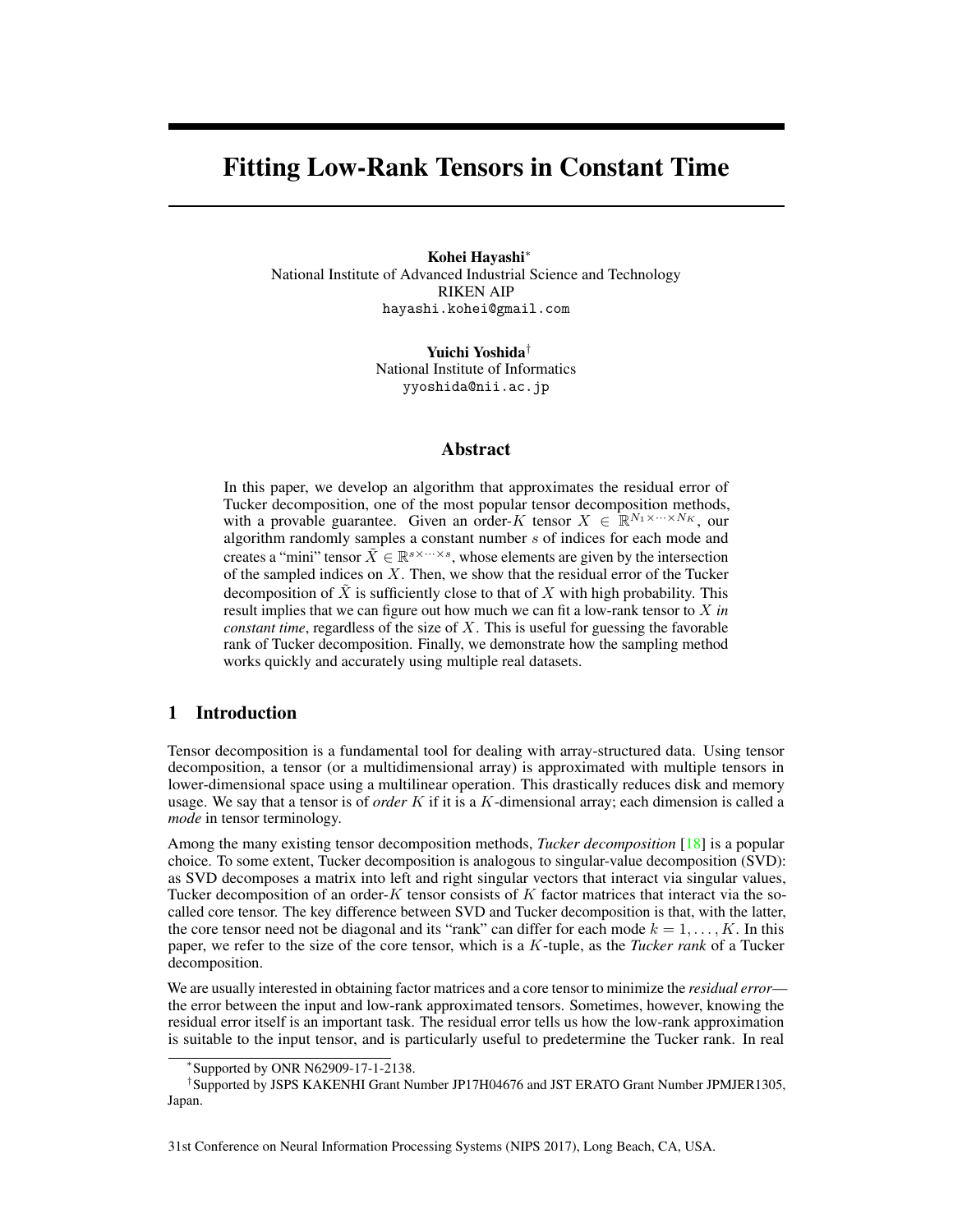#### Algorithm 1

<span id="page-1-0"></span>**Input:** Random access to a tensor  $X \in \mathbb{R}^{N_1 \times \cdots \times N_K}$ , Tucker rank  $(R_1, \ldots, R_k)$ , and  $\epsilon, \delta \in (0, 1)$ . for  $k = 1$  to  $K$  do  $S_k \leftarrow$  a sequence of  $s = s(\epsilon, \delta)$  indices uniformly and independently sampled from  $[N_k]$ . Construct a mini-tensor  $X|_{S_1,...,S_K}$ . Return  $\ell_{R_1,...,R_K} (X|_{S_1,...,S_K}).$ 

applications, Tucker ranks are not explicitly given, and we must select them by considering the balance between space usage and approximation accuracy. For example, if the selected Tucker rank is too small, we risk losing essential information in the input tensor. On the other hand, if the selected Tucker rank is too large, the computational cost of computing the Tucker decomposition (even if we allow for approximation methods) increases considerably along with space usage. As with the case of the matrix rank, one might think that a reasonably good Tucker rank can be found using a grid search. Unfortunately, grid searches for Tucker ranks are challenging because, for an order- $K$  tensor, the Tucker rank consists of K free parameters and the search space grows exponentially in  $K$ . Hence, we want to evaluate each grid point as quickly as possible.

Unfortunately, although several practical algorithms have been proposed, such as the higher-order orthogonal iteration (HOOI) [\[7\]](#page-8-1), they are not sufficiently scalable. For each mode, HOOI iteratively applies SVD to an unfolded tensor—a matrix that is reshaped from the input tensor. Given an  $N_1 \times$  $\cdots \times N_K$  tensor, the computational cost is hence  $O(K \max_k N_k \cdot \prod_k N_k)$ , which depends crucially on the input size  $N_1, \ldots, N_K$ . Although there are several approximation algorithms [\[8,](#page-8-2) [21,](#page-8-3) [17\]](#page-8-4), their computational costs are still intensive. Consequently, we cannot search for good Tucker ranks. Rather, we can only check a few candidates.

### 1.1 Our Contributions

When finding a good Tucker rank with a grid search, we need only the residual error. More specifically, given an order-K tensor  $X \in \mathbb{R}^{N_1 \times \cdots \times N_K}$  and integers  $R_k \le N_k$   $(k = 1, \ldots, K)$ , we consider the following *rank*- $(R_1, \ldots, R_K)$  *Tucker-fitting* problem. For an integer  $n \in \mathbb{N}$ , let [n] denote the set  $\{1, 2, \ldots, n\}$ . Then, we want to compute the following normalized residual error:

$$
\ell_{R_1,\ldots,R_K}(X) := \min_{G \in \mathbb{R}^{R_1 \times \cdots \times R_K}, \{U^{(k)} \in \mathbb{R}^{N_k \times R_k}\}_{k \in [K]}} \frac{\left\|X - [G;U^{(1)},\ldots,U^{(K)}]\right\|_F^2}{\prod_{k \in [K]} N_k},\qquad(1)
$$

where  $[G; U^{(1)}, \ldots, U^{(K)}] \in \mathbb{R}^{N_1 \times \cdots \times N_K}$  is an order-K tensor, defined as

<span id="page-1-1"></span>
$$
[G;U^{(1)},\ldots,U^{(K)}]_{i_1\cdots i_K} = \sum_{r_1\in [R_1],\ldots,r_K\in [R_K]} G_{r_1\cdots r_K} \prod_{k\in [K]} U_{i_kr_k}^{(k)}
$$

for every  $i_1 \in [N_1], \ldots, i_K \in [N_K]$ . Here, G is the core tensor, and  $U^{(1)}, \ldots, U^{(K)}$  are the factor matrices. Note that we are not concerned with computing the minimizer. Rather, we only want to compute the minimum value. In addition, we do not need the exact minimum. Indeed, a rough estimate still helps to narrow down promising rank candidates. The question here is how quickly we can compute the normalized residual error  $\ell_{R_1,...,R_K}(X)$  with moderate accuracy.

We shed light on this question by considering a simple sampling-based algorithm. Given an order- $K$ tensor  $X \in \mathbb{R}^{N_1 \times \cdots \times N_K}$ , Tucker rank  $(R_1, \ldots, R_K)$ , and sample size  $s \in \mathbb{N}$ , we sample a sequence of indices  $S_k = (x_1^k, \dots, x_s^k)$  uniformly and independently from  $\{1, \dots, N_k\}$  for each mode  $k \in$ [K]. Then, we construct a mini-tensor  $X|_{S_1,...,S_K} \in \mathbb{R}^{s \times \cdots \times s}$  such that  $(X|_{S_1,...,S_K})_{i_1,...,i_K} =$  $X_{x_{i_1}^1,\dots,x_{i_K}^K}$ . Finally, we compute  $\ell_{R_1,\dots,R_K}(X|_{S_1,\dots,S_K})$  using a solver, such as HOOI, that then outputs the obtained value. The details are provided in Algorithm [1.](#page-1-0)

In this paper, we show that Algorithm [1](#page-1-0) achieves our ultimate goal: with a provable guarantee, the time complexity remains *constant*. Assume each rank parameter  $R_k$  is sufficiently smaller than the dimension of each mode  $N_k$ . Then, given error and confidence parameters  $\epsilon, \delta \in (0, 1)$ , there exists a constant  $s = s(\epsilon, \delta)$  such that the approximated residual  $\ell_{R_1,...,R_K}(X|_{S_1,...,S_K})$  is close to the original one  $\ell_{R_1,...,R_K} (X)$ , to within  $\epsilon$  with a probability of at least  $1 - \delta$ . Note that the time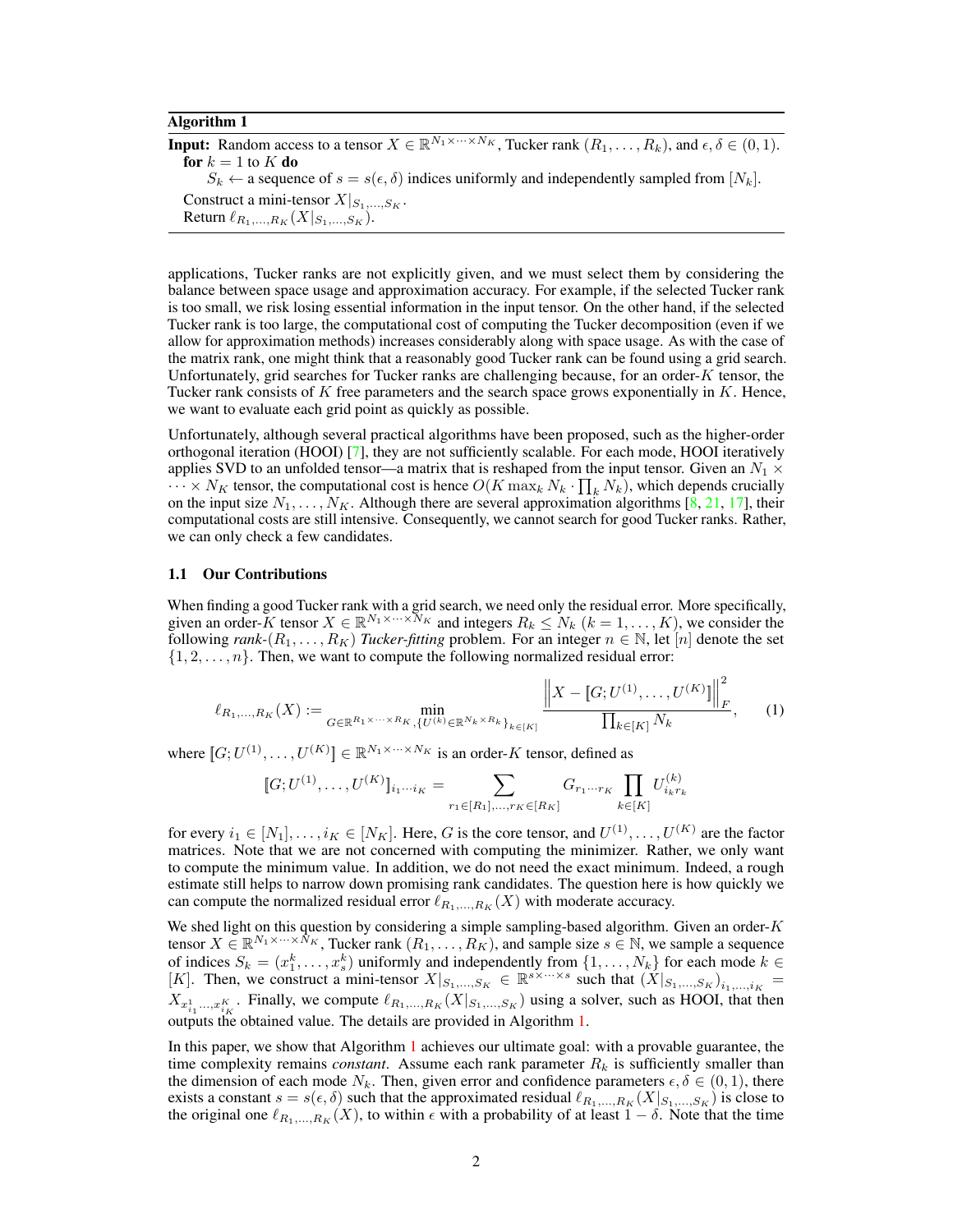complexity for computing  $\ell_{R_1,...,R_K} (X|_{S_1,...,S_K} )$  does not depend on the input size  $N_1,..., N_K$  but rather on the sample size s, meaning that the algorithm runs in *constant time*, regardless of the input size.

The main component in our proof is the weak version of Szemerédi's regularity lemma [\[9\]](#page-8-5), which roughly states that any tensor can be well approximated by a tensor consisting of a constant number of blocks whose entries in the same block are equal. Then, we can show that  $X|_{S_1,...,S_K}$  is a good sketch of the original tensor, because by sampling s many indices for each mode, we can hit each block a sufficient number of times. It follows that  $\ell_{R_1,...,R_K} (X)$  and  $\ell_{R_1,...,R_K} (X|_{S_1,...,S_K} )$  are close. To formalize this argument, we want to measure the "distance" between X and  $X|_{S_1,...,S_K}$ , and we want to show that it is small. To this end, we exploit graph limit theory, first described by Lovász and Szegedy  $[13]$  (see also  $[12]$ ), in which we measure the distance between two graphs on a different number of vertices by considering continuous versions called *dikernels*. Hayashi and Yoshida [\[10\]](#page-8-8) used graph limit theory to develop a constant-time algorithm that minimizes quadratic functions described by matrices and vectors. We further extend this theory to tensors to analyze the Tucker fitting problem.

With both synthetic and real datasets, we numerically evaluate our algorithm. The results show that our algorithm overwhelmingly outperforms other approximation methods in terms of both speed and accuracy.

# 2 Preliminaries

**Tensors** Let  $X \in \mathbb{R}^{N_1 \times \cdots N_K}$  be a tensor. Then, we define the *Frobenius norm* of X as  $||X||_F =$  $\sqrt{\sum_{i_1,\dots,i_K} X_{i_1\cdots i_K}^2}$ , the *max norm* of X as  $||X||_{\max} = \max_{i_1 \in [N_1],\dots,i_K \in [N_K]} |X_{i_1\cdots i_K}|$ , and the *cut norm* of X as  $||X||_{\Box} = \max_{S_1 \subseteq [N_1],...,S_K \subseteq [N_K]} |\sum_{i_1 \in S_1,...,i_K}$  $\sum_{i_1 \in S_1, \dots, i_K \in S_K} X_{i_1 \cdots i_K}$ . We note that these norms satisfy the triangle inequalities.

For a vector  $v \in \mathbb{R}^n$  and a sequence  $S = (x_1, \ldots, x_s)$  of indices in  $[n]$ , we define the *restriction*  $v|_S \in \mathbb{R}^s$  of v such that  $(v|_S)_i = v_{x_i}$  for  $i \in [s]$ . Let  $X \in \mathbb{R}^{N_1 \times \dots \times N_K}$  be a tensor, and  $S_k = (x_1^k, \ldots, x_s^k)$  be a sequence of indices in  $[N_k]$  for each mode  $k \in [K]$ . Then, we define the *restriction*  $X|_{S_1,...,S_K} \in \mathbb{R}^{s \times \cdots \times s}$  of X to  $S_1 \times \cdots \times S_K$  such that  $(X|_{S_1,...,S_K})_{i_1...i_K} = X_{x_{i_1}^1,...,x_{i_K}^K}$ for each  $i_1 \in [N_1], \ldots, i_K \in [N_k]$ .

**Hyper-dikernels** We call a (measurable) function  $W : [0, 1]^K \to \mathbb{R}$  a *(hyper-)dikernel of order* K. We can regard a dikernel as a tensor whose indices are specified by real values in  $[0, 1]$ . We stress that the term "dikernel" has nothing to do with kernel methods used in machine learning.

For two functions  $f, g : [0, 1] \to \mathbb{R}$ , we define their inner product as  $\langle f, g \rangle = \int_0^1 f(x)g(x)dx$ . For a sequence of functions  $f^{(1)}, \ldots, f^{(K)}$ , we define their tensor product  $\bigotimes_{k \in [K]} f^{(k)} \in [0,1]^K \to \mathbb{R}$  as  $\bigotimes_{k \in [K]} f^{(k)}(x_1, \ldots, x_K) = \prod_{k \in [K]} f^{(k)}(x_k)$ , which is an order-K dikernel.

Let  $W : [0, 1]^K \to \mathbb{R}$  be a dikernel. Then, we define the *Frobenius norm* of W as  $\|W\|$  $\frac{1}{2}$  $F =$  $\int_{[0,1]^K} \mathcal{W}(x)^2 dx$ , the *max norm* of W as  $\|\mathcal{W}\|_{\max} = \max_{\bm{x} \in [0,1]^K} |\mathcal{W}(\bm{x})|$ , and the *cut norm* of  $\mathcal W$  as  $\|\mathcal W\|_{\square} = \sup_{S_1,\dots,S_K \subseteq [0,1]}$ W as  $||\mathcal{W}||_{\Box} = \sup_{S_1,...,S_K \subseteq [0,1]} \Big| \int_{S_1 \times ... \times S_K} \mathcal{W}(x) dx \Big|$ . Again, we note that these norms satisfy the triangle inequalities. For two dikernels W and W', we define their inner product as  $\langle \mathcal{W}, \mathcal{W}' \rangle =$  $\int_{[0,1]^K} \breve{\mathcal{W}}(\bm{x}) \mathcal{W}^{\check\prime}(\bm{x}) \mathrm{d} \bm{x}.$ 

Let  $\lambda$  be a Lebesgue measure. A map  $\pi : [0, 1] \to [0, 1]$  is said to be *measure-preserving*, if the pre-image  $\pi^{-1}(X)$  is measurable for every measurable set X, and  $\lambda(\pi^{-1}(X)) = \lambda(X)$ . A *measurepreserving bijection* is a measure-preserving map whose inverse map exists and is also measurable (and, in turn, also measure-preserving). For a measure-preserving bijection  $\pi : [0,1] \rightarrow [0,1]$  and a dikernel  $\mathcal{W}:[0,1]^K\to\mathbb{R}$ , we define a dikernel  $\pi(\mathcal{W}):(0,1]^K\to\mathbb{R}$  as  $\pi(\mathcal{W})(x_1,\ldots,x_K)=$  $W(\pi(x_1), \ldots, \pi(x_K)).$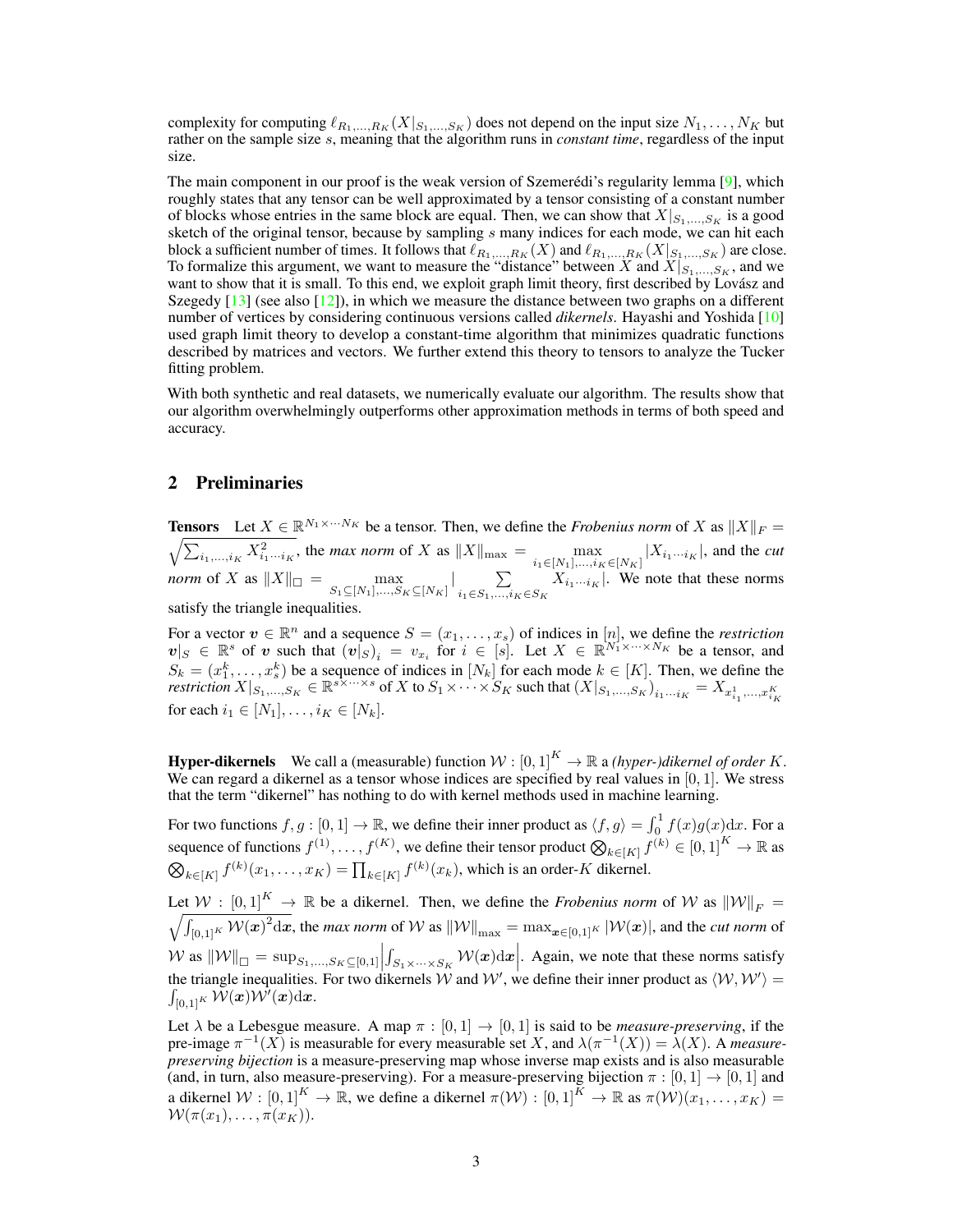For a tensor  $G \in \mathbb{R}^{R_1 \times \cdots \times R_K}$  and vector-valued functions  $\{F^{(k)} : [0,1] \to \mathbb{R}^{R_k}\}_{k \in [K]}$ , we define an order-K dikernel  $\llbracket G; F^{(1)}, \ldots, F^{(K)} \rrbracket : [0,1]^K \to \mathbb{R}$  as

$$
[G; F^{(1)}, \ldots, F^{(K)}](x_1, \ldots, x_K) = \sum_{r_1 \in [R_1], \ldots, r_K \in [R_K]} G_{r_1, \ldots, r_K} \prod_{k \in [K]} F^{(k)}(x_k)_{r_k}
$$

We note that  $[G; F^{(1)}, \ldots, F^{(K)}]$  is a continuous analogue of Tucker decomposition.

**Tensors and hyper-dikernels** We can construct the dikernel  $\mathcal{X} : [0,1]^K \to \mathbb{R}$  from a tensor  $X \in$  $\mathbb{R}^{N_1 \times \cdots \times N_K}$  as follows. For an integer  $n \in \mathbb{N}$ , let  $I_1^n = [0, \frac{1}{n}], I_2^n = (\frac{1}{n}, \frac{2}{n}], \ldots, I_n^n = (\frac{n-1}{n}, \ldots, 1].$ For  $x \in [0,1]$ , we define  $i_n(x) \in [n]$  as a unique integer such that  $x \in I_i^n$ . Then, we define  $\mathcal{X}(x_1,\ldots,x_K)=X_{i_{N_1}(x_1)\cdots i_{N_K}(x_K)}$ . The main motivation for creating a dikernel from a tensor is that, in doing so, we can define the distance between two tensors  $X$  and  $Y$  of different sizes via the cut norm—that is,  $\|\mathcal{X} - \mathcal{Y}\|_{\square}$ .

Let  $W: [0,1]^K \to \mathbb{R}$  be a dikernel and  $S_k = (x_1^k, \dots, x_s^k)$  for  $k \in [K]$  be sequences of elements in [0, 1]. Then, we define a dikernel  $\mathcal{W}|_{S_1,...,S_K}:[0,1]^K \to \mathbb{R}$  as follows: We first extract a tensor  $W \in \mathbb{R}^{s \times \cdots \times s}$  by setting  $W_{i_1 \cdots i_K} = \mathcal{W}(x_{i_1}^1, \ldots, x_{i_K}^K)$ . Then, we define  $\mathcal{W}|_{S_1,\ldots,S_K}$  as the dikernel constructed from W.

## 3 Correctness of Algorithm [1](#page-1-0)

In this section, we prove the correctness of Algorithm [1.](#page-1-0)

The following sampling lemma states that dikernels and their sampling versions are close in the cut norm with high probability.

<span id="page-3-1"></span>**Lemma 3.1.** Let  $W^1, \ldots, W^T : [0,1]^K \to [-L, L]$  be dikernels. Let  $S_1, \ldots, S_K$  be sequences of s *elements uniformly and independently sampled from* [0, 1]*. Then, with a probability of at least*  $1-\exp(-\Omega_K(s^2(T/\log_2 s)^{1/(K-1)}))$ , there exists a measure-preserving bijection  $\pi:[0,1]\to[0,1]$ *such that, for every*  $t \in [T]$ *, we have* 

<span id="page-3-0"></span>
$$
\|\mathcal{W}^t - \pi(\mathcal{W}^t|_{S_1,\ldots,S_K})\|_{\square} = L \cdot O_K(T/\log_2 s)^{1/(2K-2)},
$$

*where*  $O_K(\cdot)$  *and*  $\Omega_K(\cdot)$  *hide factors depending on* K.

We now consider the dikernel counterpart to the Tucker fitting problem, in which we want to compute the following:

$$
\ell_{R_1,\ldots,R_K}(\mathcal{X}) := \inf_{G \in \mathbb{R}^{R_1 \times \cdots \times R_K}, \{f^{(k)}:[0,1] \to \mathbb{R}^{R_k}\}_{k \in [K]}} \left\| \mathcal{X} - [G; f^{(1)}, \ldots, f^{(K)}] \right\|_F^2, \tag{2}
$$

The following lemma states that the Tucker fitting problem and its dikernel counterpart have the same optimum values.

<span id="page-3-3"></span>**Lemma 3.2.** Let  $X \in \mathbb{R}^{N_1 \times \cdots \times N_K}$  be a tensor, and let  $R_1, \ldots, R_K \in \mathbb{N}$  be integers. Then, we have  $\ell_{R_1,...,R_K}(X) = \ell_{R_1,...,R_K}(X)$ .

For a set of vector-valued functions  $F = \{f^{(k)} : [0,1] \to \mathbb{R}^{R_k}\}_{k \in [K]}$ , we define  $||F||_{\max} =$  $\max_{k \in [K], r \in [R_k], x \in [0,1]} f_r^{(k)}(x)$ . For real values  $a, b, c \in \mathbb{R}$ ,  $a = b \pm c$  is shorthand for  $b - c \le a \le b$  $b+c.$  For a dikernel  $\mathcal{X}:[0,1]^K\to\mathbb{R},$  we define a dikernel  $\mathcal{X}^2:[0,1]^K\to\mathbb{R}$  as  $\mathcal{X}^2(\bm{x})=\mathcal{X}(\bm{x})^2$ for every  $x \in [0, 1]^K$ . The following lemma states that if X and Y are close in the cut norm, then the optimum values of the Tucker fitting problem regarding them are also close.

<span id="page-3-2"></span>**Lemma 3.3.** Let  $\mathcal{X}, \mathcal{Y} : [0,1]^K \to \mathbb{R}$  be dikernels with  $\|\mathcal{X} - \mathcal{Y}\|_{\Box} \leq \epsilon$  and  $\|\mathcal{X}^2 - \mathcal{Y}^2\|_{\Box} \leq \epsilon$ . For *integers*  $R_1, \ldots, R_K \in \mathbb{N}$ *, we have* 

$$
\ell_{R_1,...,R_K}(\mathcal{X}) = \ell_{R_1,...,R_K}(\mathcal{Y}) \pm 2\epsilon \Big( 1 + R (||G_{\mathcal{X}}||_{\max} || F_{\mathcal{X}} ||_{\max}^K + ||G_{\mathcal{Y}}||_{\max} || F_{\mathcal{Y}} ||_{\max}^K) \Big),
$$

*where*  $(G_{\mathcal{X}}, F_{\mathcal{X}} = \{f_{\mathcal{X}}^{(k)}\})$  $\left\{\begin{matrix} k \\ \chi \end{matrix}\right\}_{k\in[K]}$  and  $(G_{\mathcal{Y},F_{\mathcal{Y}}}=\{f_{\mathcal{Y}}^{(k)}\}$  $\left\{\mathcal{L}\left(\mathcal{K}\right)\right\}_{k\in[K]}$  are solutions to the problem [\(2\)](#page-3-0) on  $\mathcal X$  and  $\mathcal Y$ *, respectively, whose objective values exceed the infima by at most*  $\epsilon$ *, and*  $R = \prod_{k \in [K]} R_k$ *.*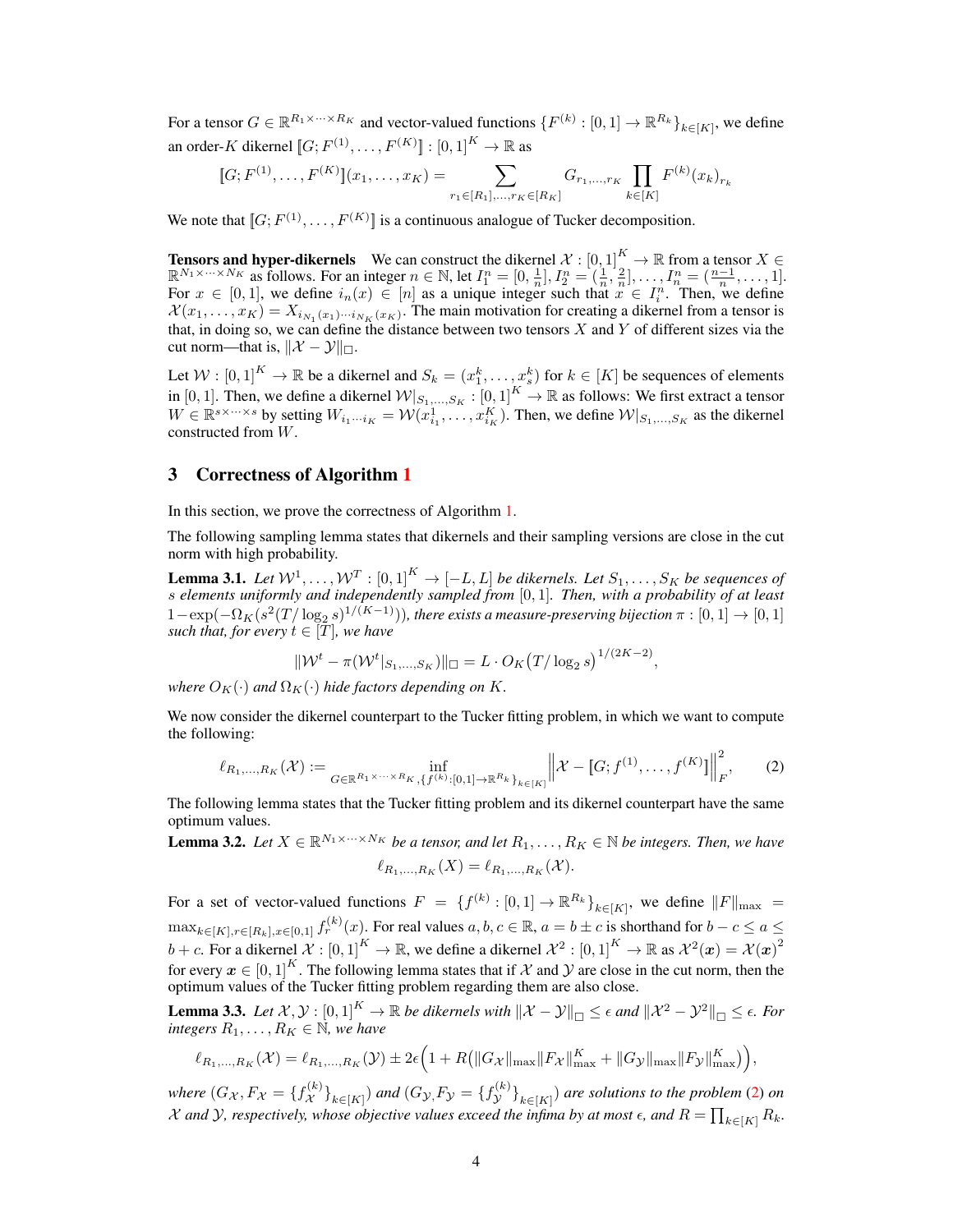It is well known that the Tucker fitting problem has a minimizer for which the factor matrices are orthonormal. Thus, we have the following guarantee for the approximation error of Algorithm [1.](#page-1-0)

**Theorem 3.4.** Let  $X \in \mathbb{R}^{N_1 \times \cdots \times N_K}$  be a tensor,  $R_1, \ldots, R_K$  be integers, and  $\epsilon, \delta \in (0, 1)$ . For  $s(\epsilon, \delta) = 2^{\Theta(1/\epsilon^{2K-2})} + \Theta(\log \frac{1}{\delta} \log \log \frac{1}{\delta})$ , we have the following. Let  $S_1, \ldots, S_K$  be sequences of indices as defined in Algorithm [1.](#page-1-0) Let  $(G^*,U_1^*,\ldots,U_K^*)$  and  $(\tilde{G}^*,\tilde{U}_1^*,\ldots,\tilde{U}_K^*)$  be minimizers of *the problem* [\(1\)](#page-1-1) *on* X and  $X|_{S_1,...,S_K}$  *for which the factor matrices are orthonormal, respectively. Then, with a probability of at least*  $1 - \delta$ *, we have* 

$$
\ell_{R_1,\ldots,R_K}(X|_{S_1,\ldots,S_K}) = \ell_{R_1,\ldots,R_K}(X) \pm O(\epsilon L^2(1+2MR)),
$$

*where*  $L = \|X\|_{\max}$ ,  $M = \max\{\|G^*\|_{\max}, \|\tilde{G}^*\|_{\max}\}$ , and  $R = \prod_{k \in [K]} R_k$ .

We remark that, for the matrix case (i.e.,  $K = 2$ ),  $||G^*||_{max}$  and  $||\tilde{G}^*||_{max}$  are equal to the maximum singular values of the original and sampled matrices, respectively.

*Proof.* We apply Lemma [3.1](#page-3-1) to X and  $\mathcal{X}^2$ . Then, with a probability of at least  $1 - \delta$ , there exists a measure-preserving bijection  $\pi : [0, 1] \rightarrow [0, 1]$  such that

$$
\|\mathcal{X} - \pi(\mathcal{X}|_{S_1,\ldots,S_K})\|_{\square} \le \epsilon L \quad \text{and} \quad \|\mathcal{X}^2 - \pi(\mathcal{X}^2|_{S_1,\ldots,S_K})\|_{\square} \le \epsilon L^2.
$$

In what follows, we assume that this has happened. Then, by Lemma [3.3](#page-3-2) and the fact that  $\ell_{R_1,...,R_K}(\mathcal{X}|_{S_1,...,S_K}) = \ell_{R_1,...,R_K}(\pi(\mathcal{X}|_{S_1,...,S_K})),$  we have

$$
\ell_{R_1,...,R_K}(\mathcal{X}|_{S_1,...,S_K}) = \ell_{R_1,...,R_K}(\mathcal{X}) \pm \epsilon L^2 \Big( 1 + 2R(||G||_{\max} ||F||_{\max}^K + ||\tilde{G}||_{\max} ||\tilde{F}||_{\max}^K) \Big),
$$

where  $(G, F = \{f^{(k)}\}_{k \in [K]}$  and  $(\tilde{G}, \tilde{F} = \{\tilde{f}^{(k)}\}_{k \in [K]})$  be as in the statement of Lemma [3.3.](#page-3-2) From the proof of Lemma [3.2,](#page-3-3) we can assume that  $\|\hat{G}\|_{\max} = \|G^*\|_{\max}$ ,  $\|\tilde{G}\|_{\max} = \|\tilde{G}^*\|_{\max}$ ,  $||F||_{\max} \leq 1$ , and  $||\tilde{F}||_{\max} \leq 1$  (owing to the orthonormality of  $U_1^*, \ldots, U_K^*$  and  $\tilde{U}_1^*, \ldots, \tilde{U}_K^*$ ). It follows that

$$
\ell_{R_1,\ldots,R_K}(\mathcal{X}|_{S_1,\ldots,S_K}) = \ell_{R_1,\ldots,R_K}(\mathcal{X}) \pm \epsilon L^2 \Big( 1 + 2R(\|G^*\|_{\max} + \|\tilde{G}^*\|_{\max}) \Big). \tag{3}
$$

Then, we have

$$
\ell_{R_1,\dots,R_K}(X|_{S_1,\dots,S_K}) = \ell_{R_1,\dots,R_K}(\mathcal{X}|_{S_1,\dots,S_K})
$$
 (By Lemma 3.2)

$$
= \ell_{R_1,...,R_K}(\mathcal{X}) \pm \epsilon L^2 \Big( 1 + 2R(\|G^*\|_{\max} + \|\tilde{G}^*\|_{\max}) \Big) \tag{By (3)}
$$

$$
= \ell_{R_1,\dots,R_K}(X) \pm \epsilon L^2 \Big( 1 + 2R(\|G^*\|_{\max} + \|\tilde{G}^*\|_{\max}) \Big). \tag{By Lemma 3.2}
$$

Hence, we obtain the desired result.

<span id="page-4-0"></span>
$$
\qquad \qquad \Box
$$

## <span id="page-4-1"></span>4 Related Work

To solve Tucker decomposition, several randomized algorithms have been proposed. A popular approach involves using a truncated or randomized SVD. For example, Zhou *et al.* [\[21\]](#page-8-3) proposed a variant of HOOI with randomized SVD. Another approach is based on tensor sparsification. Tsourakakis [\[17\]](#page-8-4) proposed MACH, which randomly picks the element of the input tensor and substitutes zero, with a probability of  $1 - p$ , where  $p \in (0, 1]$  is an approximation parameter. Moreover, several authors proposed CUR-type Tucker decomposition, which approximates the input tensor by sampling tensor tubes [\[6,](#page-8-9) [8\]](#page-8-2).

Unfortunately, these methods do not significantly reduce the computational cost. Randomized SVD approaches reduce the computational cost of multiple SVDs from  $O(K \max_k N_k \cdot \prod_k N_k)$  to  $O(K \max_k R_k \cdot \prod_k N_k)$ , but they still depend on  $\prod_k N_k$ . CUR-type approaches require the same time complexity. In MACH, to obtain accurate results, we need to set  $p$  as constant for instance  $p = 0.1$  [\[17\]](#page-8-4). Although this will improve the runtime by a constant factor, the dependency on  $\prod_k N_k$ does not change.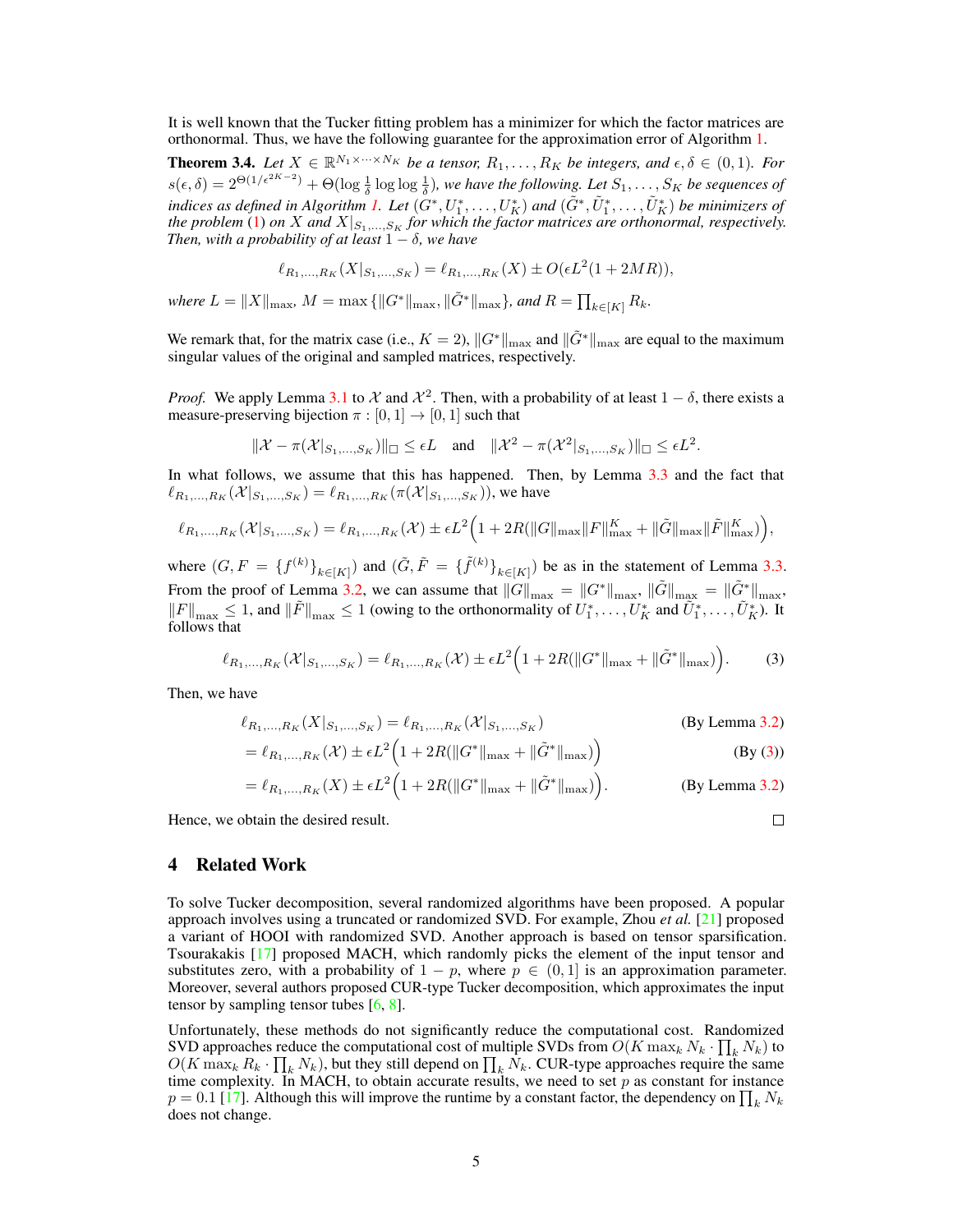

<span id="page-5-0"></span>Figure 1: Synthetic data: computed residual errors for various Tucker ranks. The horizontal axis indicates the approximated residual error  $\ell_{R_1,...,R_K} (X|_{S_1,...,S_K})$ . The error bar indicates the standard deviation over ten trials with different random seeds, which affected both data generation and sampling.

## 5 Experiments

For the experimental evaluation, we slightly modified our sampling algorithm. In Algorithm [1,](#page-1-0) the indices are sampled using sampling with replacement (i.e., the same indices can be sampled more than once). Although this sampling method is theoretically sound, we risk obtaining redundant information by sampling the same index several times. To avoid this issue, we used sampling without replacement—i.e., each index was sampled at most once. Furthermore, if the dimension of a mode was smaller than the sampling size, we used all the coordinates. That is, we sampled  $\min(s, N_k)$ indices for each mode  $k \in [K]$ . Note that both sampling methods, with and without replacement, are almost equivalent when the input size  $N_1, \ldots, N_K$  is sufficiently larger than s (i.e., the probability that a previously sampled index is sampled approaches zero.)

#### 5.1 Synthetic Data

We first demonstrate the accuracy of our method using synthetic data. We prepared  $N \times N \times N$ tensors for  $N \in \{100, 200, 400, 800\}$ , with a Tucker rank of (15, 15, 15). Each element of the core  $G \in \mathbb{R}^{15 \times 15 \times 15}$  and the factor matrices  $U^{(1)}, U^{(2)}, U^{(3)} \in \mathbb{R}^{N \times 15}$  was drawn from a standard normal distribution. We set  $Y = [G; U^{(1)}, U^{(2)}, U^{(3)}]$ . Then, we generated  $X \in \mathbb{R}^{N \times N \times N}$  as  $X_{ijk} = Y_{ijk}/||Y||_F + 0.1\epsilon_{ijk}$ , where  $\epsilon_{ijk}$  follows the standard normal distribution for  $i, j, k \in [N]$ . Namely,  $\hat{X}$  had a low-rank structure, though some small noise was added. Subsequently,  $X$  was decomposed using our method with various Tucker ranks  $(R, R, R)$  for  $R \in \{11, 12, \ldots, 20\}$  and the sample size  $s \in \{20, 40, 80\}.$ 

The results (see Figure [1\)](#page-5-0) show that our method behaved ideally. That is, the error was high when R was less than the true rank, 15, and it was almost zero when R was greater than or equal to the true rank. Note that the scale of the estimated residual error seems to depend on  $s$ , i.e., small  $s$  tends to yield a small residual error. This implies our method underestimates the residual error when  $s$  is small.

#### 5.2 Real Data

To evaluate how our method worked against real data tensors, we used eight datasets [\[1,](#page-8-10) [2,](#page-8-11) [4,](#page-8-12) [11,](#page-8-13) [14,](#page-8-14) [19\]](#page-8-15) described in Table [1,](#page-6-0) where the "fluor" dataset is order-4 and the others are order-3 tensors. Details regarding the data are provided in the Supplementary material. Before the experiment, we normalized each data tensor by its norm  $||X||_F$ . To evaluate the approximation accuracy, we used HOOI implemented in Python by Nickel<sup>[3](#page-5-1)</sup> as "true" residual error.<sup>[4](#page-5-2)</sup> As baselines, we used the two randomized methods introduced in Section [4:](#page-4-1) randomized SVD [\[21\]](#page-8-3) and MACH [\[17\]](#page-8-4). We denote our method by "samples" where s indicates the sample size (e.g., sample40 denotes our method with

<span id="page-5-2"></span><span id="page-5-1"></span><sup>3</sup> <https://github.com/mnick/scikit-tensor>

<sup>&</sup>lt;sup>4</sup>Note that, though no approximation is used in HOOI, the objective function [\(1\)](#page-1-1) is nonconvex and it is not guaranteed to converge to the global minimum. The obtained solution can be different from the ground truth.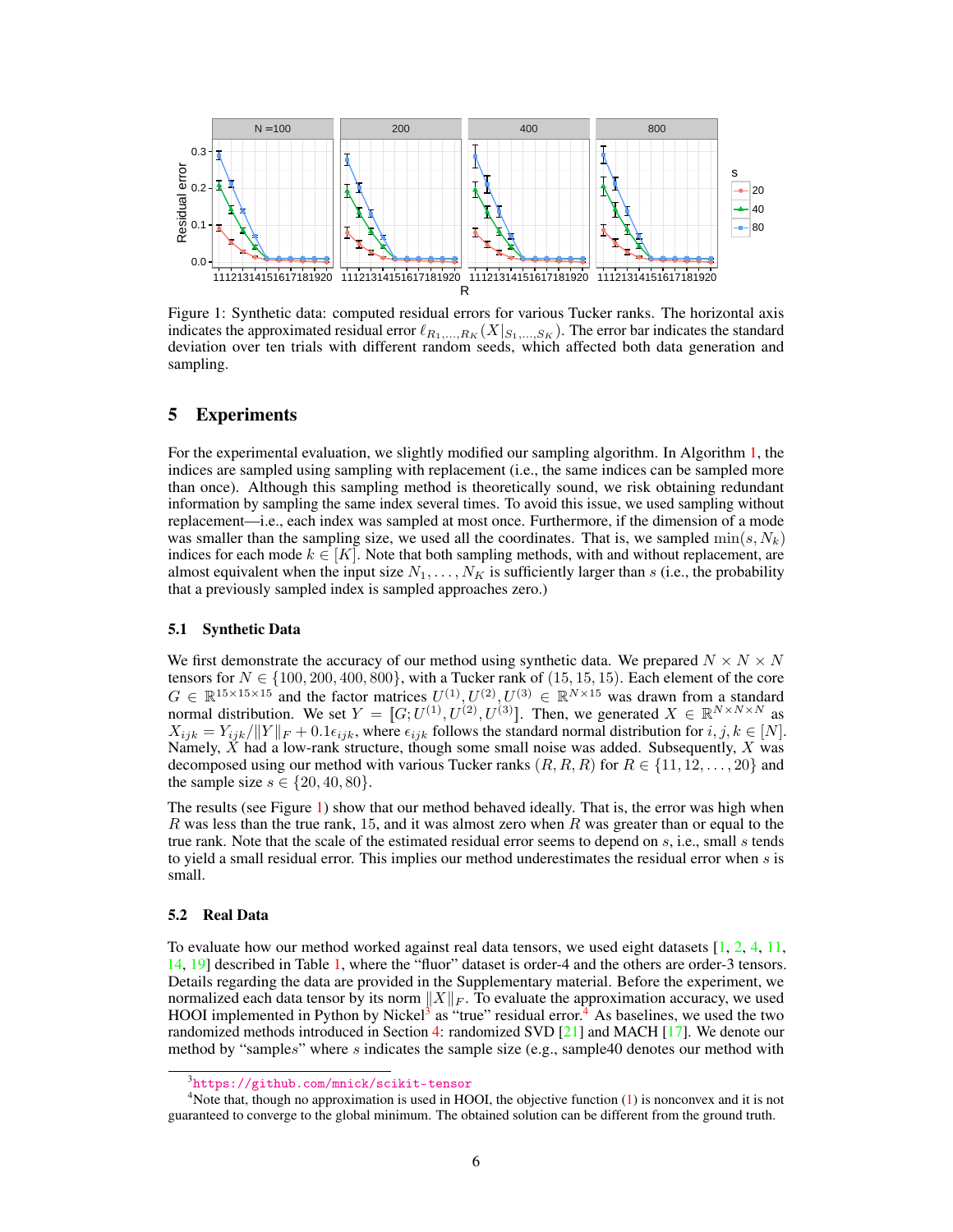<span id="page-6-0"></span>

| <b>Dataset</b>    | Size                                | Total # of elements |
|-------------------|-------------------------------------|---------------------|
| movie_gray        | $120 \times 160 \times 107$         | 2.0M                |
| EEM               | $28 \times 13324 \times 8$          | 2.9M                |
| fluorescence      | $299 \times 301 \times 41$          | 3.6M                |
| bonnie            | $89 \times 97 \times 549$           | 4.7M                |
| fluor             | $405 \times 136 \times 19 \times 5$ | 5.2M                |
| wine              | $44 \times 2700 \times 200$         | 23.7M               |
| <b>BCI</b> Berlin | $4001 \times 59 \times 1400$        | 0.3G                |
| visor             | $16818 \times 288 \times 384$       | 1.8G                |
|                   |                                     |                     |

Table 1: Real Datasets.



<span id="page-6-1"></span>Figure 2: Real data: (approximated) residual errors for various Tucker ranks.

 $s = 40$ ). Similarly, "machp" refers to MACH with sparsification probability set at p. For all the approximation methods, we used the HOOI implementation to solve Tucker decomposition. Every data tensor was decomposed with Tucker rank  $(R_1, \ldots, R_K)$  on the grid  $R_k \in \{5, 10, 15, 20\}$  for  $k \in [K]$ .

Figure [2](#page-6-1) shows the residual error for order-3 data.<sup>[5](#page-6-2)</sup> It shows that the random projection tends to overestimate the decomposition error. On the other hand, except for the wine dataset, our method stably estimated the residual error with reasonable approximation errors. For the wine dataset, our method estimated a very small value, far from the correct value. This result makes sense, however, because the wine dataset is sparse (where 90% of the elements are zero) and the residual error is too small. Table [2](#page-7-0) shows the absolute error from HOOI averaged over all rank settings. In most of the datasets, our methods achieved the lowest error.

<span id="page-6-2"></span><sup>&</sup>lt;sup>5</sup>Here we exclude the results of the EEM dataset because its size is too small and we were unable to run the experiment with all the Tucker rank settings. Also, the results of MACH on some datasets are excluded owing to considerable errors.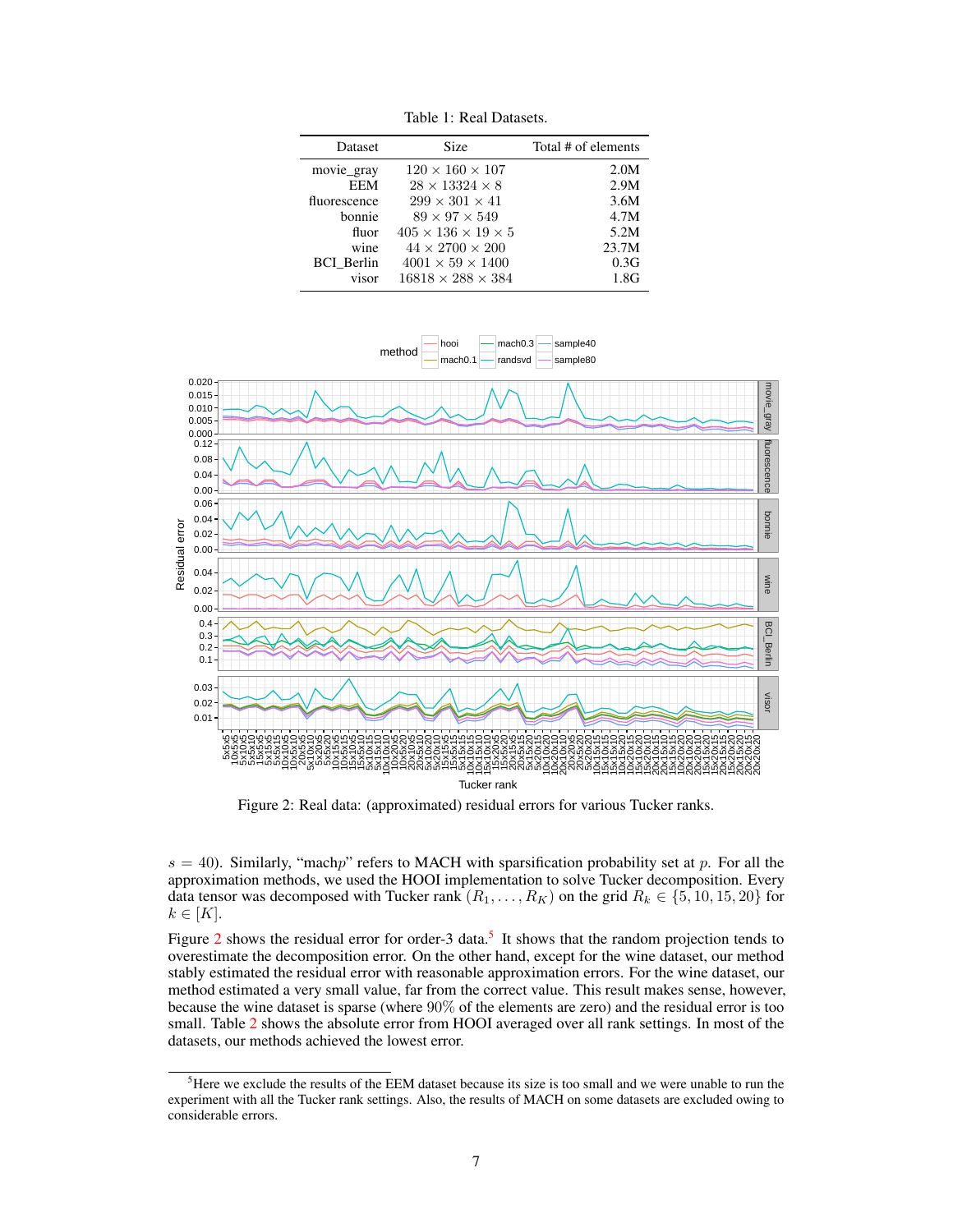| mach0.1           | mach0.3         | randsvd         | sample40        | sample80          |
|-------------------|-----------------|-----------------|-----------------|-------------------|
| $0.084 \pm 0.038$ | $0.020 + 0.010$ | $0.004 + 0.003$ | $0.001 + 0.001$ | $0.000 + 0.000$   |
| $2.370 + 0.792$   | $0.587 + 0.210$ | $0.018 + 0.029$ | $0.003 + 0.003$ | $0.003 \pm 0.003$ |
| $0.569 + 0.204$   | $0.129 + 0.053$ | $0.024 + 0.023$ | $0.004 + 0.005$ | $0.002 + 0.002$   |
| $1.170 + 0.412$   | $0.300 + 0.121$ | $0.012 + 0.011$ | $0.004 + 0.002$ | $0.003 + 0.001$   |
| $0.611 + 0.307$   | $0.148 + 0.083$ | $0.009 + 0.007$ | $0.003 + 0.001$ | $0.002 \pm 0.001$ |
| $6.826 \pm 0.733$ | $1.417 + 0.191$ | $0.012 + 0.009$ | $0.008 + 0.006$ | $0.007 + 0.006$   |
| $0.193 + 0.039$   | $0.048 + 0.013$ | $0.057 + 0.020$ | $0.065 + 0.022$ | $0.055 + 0.007$   |
| $0.002 + 0.001$   | $0.000 + 0.000$ | $0.007 + 0.003$ | $0.003 + 0.001$ | $0.001 + 0.001$   |
|                   |                 |                 |                 |                   |

<span id="page-7-0"></span>Table 2: Real data: absolute error of HOOI's and other's residual errors averaged over ranks. The best and the second best results are shown in bold and italic, respectively.

<span id="page-7-1"></span>Table 3: Real data: Kendall's tau against the ranking of Tucker ranks obtained by HOOI.

|                   | mach <sub>0.1</sub> | mach0.3 | randsvd | sample40 | sample80 |
|-------------------|---------------------|---------|---------|----------|----------|
| movie gray        | $-0.07$             | 0.04    | 0.1     | 0.71     | 0.73     |
| <b>EEM</b>        | 0.64                | 0.68    | 0.77    | 0.79     | 0.91     |
| fluorescence      | 0.08                | 0.02    | 0.28    | 0.61     | 0.77     |
| bonnie            | $-0.05$             | $-0.01$ | 0.33    | 0.27     | 0.67     |
| fluor             | 0.77                | 0.73    | 0.83    | 0.93     | 0.89     |
| wine              | 0.12                | 0.12    | $-0.02$ | 0.04     | 0.15     |
| <b>BCI</b> Berlin | 0.08                | 0.09    | 0.02    | 0.18     | 0.45     |
| visor             | 0.07                | 0.18    | 0.11    | 0.64     | 0.7      |

Table 4: Real data: runtime averaged over Tucker ranks (in seconds).

<span id="page-7-2"></span>

|                   | hooi         | mach0.1        | mach0.3        | randsvd      | sample40    | sample <sub>80</sub> |
|-------------------|--------------|----------------|----------------|--------------|-------------|----------------------|
| movie_gray        | 0.71         | 32.19          | 85.13          | 0.33         | 0.13        | 0.25                 |
| <b>EEM</b>        | 3447.97      | 7424.8         | 7938.75        | 2212.54      | 0.11        | 0.11                 |
| fluorescence      | 2.67         | 30.05          | 73.52          | 1.47         | 0.13        | 0.23                 |
| bonnie<br>fluor   | 9.13<br>3.2. | 25.99<br>34.54 | 56.56<br>98.63 | 2.32<br>1.43 | 0.11<br>0.2 | 0.41<br>0.43         |
| wine              | 142.34       | 95.28          | 212.19         | 41.94        | 0.12        | 0.23                 |
| <b>BCI</b> Berlin | 428.13       | 2765.88        | 7830           | 82.43        | 0.2         | 0.45                 |
| visor             | 10034.96     | 27897.85       | 27769.53       | 1950.45      | 0.13        | 0.26                 |

Next, we evaluated the correctness of the order of Tucker ranks. For rank determination, it is important that the rankings of Tucker ranks in terms of residual errors are consistent between the original and the sampled tensors. For example, if the rank-(15, 15, 5) Tucker decomposition of the original tensor achieves a lower error than the rank-(5, 15, 15) Tucker decomposition, this order relation should be preserved in the sampled tensor. We evaluated this using Kendall's tau coefficient, between the rankings of Tucker ranks obtained by HOOI and the others. Kendall's tau coefficient takes as its value  $+1$  when the two rankings are the same, and  $-1$  when they are opposite. Table [3](#page-7-1) shows the results. We can see that, again, our method outperformed the others.

Table [4](#page-7-2) shows the runtime averaged over all the rank settings. It shows that our method is consistently the fastest. Note that MACH was slower than normal Tucker decomposition. This is possibly because it must create an additional sparse tensor, which requires  $O(\prod_k N_k)$  time complexity.

## 6 Discussion

One might point out by way of criticism that the residual error is not a satisfying measure for determining rank. In machine learning and statistics, it is common to choose hyperparameters based on the generalization error or its estimator, such as cross-validation (CV) error, rather than the training error (i.e., the residual error in Tucker decomposition). Unfortunately, our approach cannot be used the CV error, because what we can obtain is the minimum of the training error, whereas CV requires us to plug in the minimizers. An alternative is to use information criteria such as Akaike  $\lceil 3 \rceil$  and Bayesian information criteria  $[15]$ . These criteria are given by the penalty term, which consists of